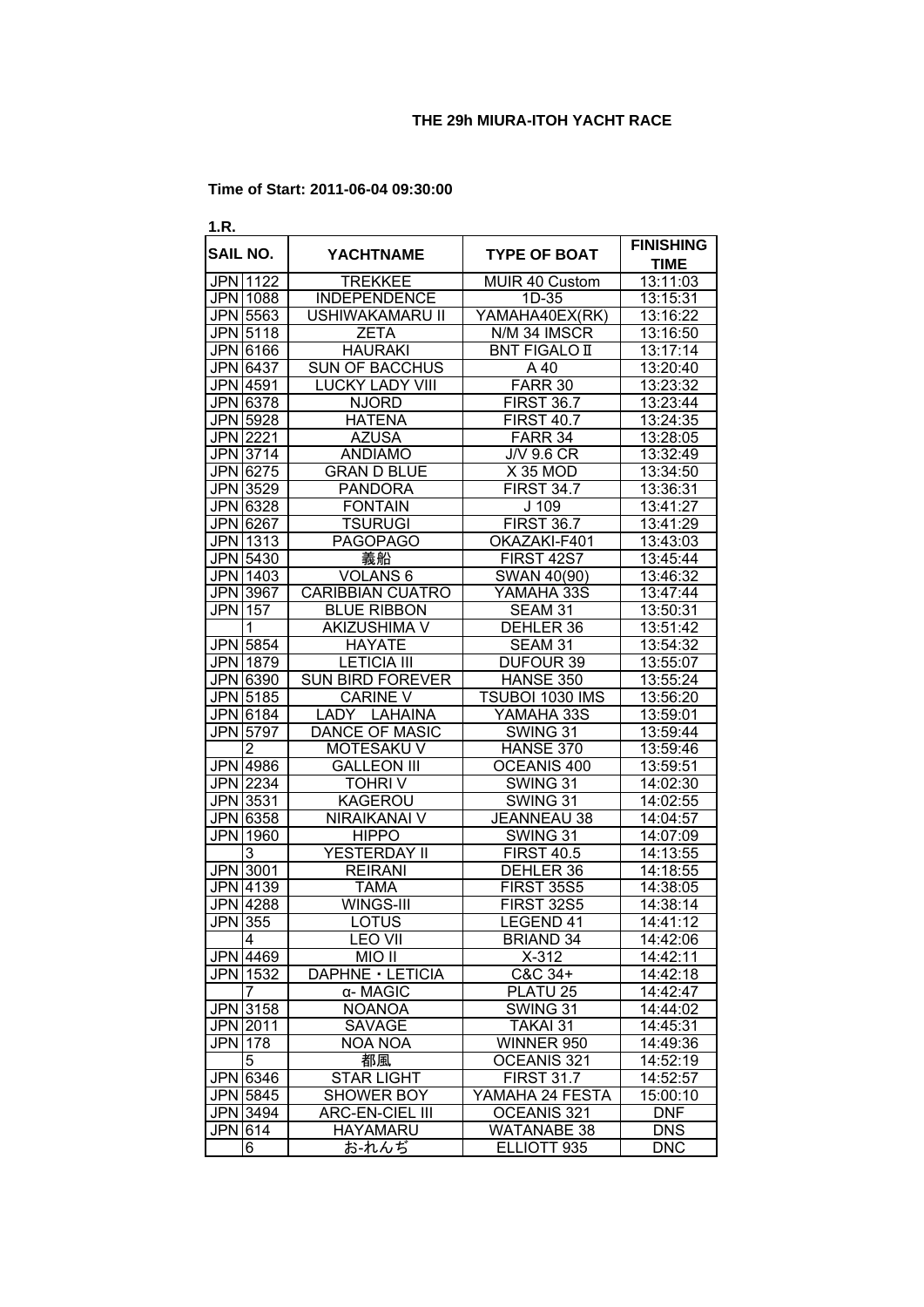### **Time of Start: 2011-06-04 09:30:00**

## **Class: OPEN** 総合 **(TCF)**

|                   | <b>SAIL NO.</b><br>PI. |                 | <b>YACHTNAME</b>        | <b>TYPE OF BOAT</b> | <b>TCC</b> |             | <b>ELAPSED CORRECT</b> |
|-------------------|------------------------|-----------------|-------------------------|---------------------|------------|-------------|------------------------|
|                   |                        |                 |                         |                     |            | <b>TIME</b> | <b>ED TIME</b>         |
| 1                 |                        | JPN 1879        | <b>LETICIA III</b>      | <b>DUFOUR 39</b>    | 0.8978     | 4:25:07     | 3:58:01                |
| $\overline{2}$    |                        | JPN 1313        | <b>PAGOPAGO</b>         | OKAZAKI-F401        | 0.9419     | 4:13:03     | 3:58:21                |
| 3                 |                        | JPN 6267        | <b>TSURUGI</b>          | <b>FIRST 36.7</b>   | 0.9643     | 4:11:29     | 4:02:30                |
| $\overline{4}$    |                        | JPN 5430        | 義船                      | FIRST 42S7          | 0.962      | 4:15:44     | 4:06:01                |
| $\overline{5}$    |                        | JPN 4986        | <b>GALLEON III</b>      | OCEANIS 400         | 0.912      | 4:29:51     | 4:06:06                |
| $6\phantom{1}$    |                        | JPN 2234        | <b>TOHRIV</b>           | SWING 31            | 0.9052     | 4:32:30     | 4:06:40                |
| $\overline{7}$    |                        | JPN 3531        | KAGEROU                 | SWING 31            | 0.9052     | 4:32:55     | 4:07:03                |
| 8                 |                        | 2               | MOTESAKU V              | HANSE 370           | 0.921      | 4:29:46     | 4:08:27                |
| 9                 | <b>JPN1157</b>         |                 | <b>BLUE RIBBON</b>      | SEAM 31             | 0.9549     | 4:20:31     | 4:08:46                |
| 10                |                        | 1               | <b>AKIZUSHIMA V</b>     | DEHLER 36           | 0.9558     | 4:21:42     | 4:10:08                |
| 11                |                        | <b>JPN</b> 1960 | <b>HIPPO</b>            | SWING 31            | 0.9052     | 4:37:09     | 4:10:53                |
| $\overline{12}$   |                        | <b>JPN 3967</b> | <b>CARIBBIAN CUATRO</b> | YAMAHA 33S          | 0.9779     | 4:17:44     | 4:12:02                |
| $\overline{13}$   |                        | <b>JPN</b> 5854 | <b>HAYATE</b>           | SEAM 31             | 0.9549     | 4:24:32     | 4:12:36                |
| 14                |                        | JPN 5185        | <b>CARINE V</b>         | TSUBOI 1030 IMS     | 0.976      | 4:26:20     | 4:19:56                |
| 15                |                        | JPN 5845        | SHOWER BOY              | YAMAHA 24 FESTA     | 0.7938     | 5:30:10     | 4:22:05                |
| 16                |                        | JPN 6358        | NIRAIKANAI V            | JEANNEAU 38         | 0.961      | 4:34:57     | 4:24:14                |
| $\overline{17}$   |                        | JPN 4288        | WINGS-III               | <b>FIRST 32S5</b>   | 0.8607     | 5:08:14     | 4:25:18                |
| 18                |                        | 5               | 都風                      | OCEANIS 321         | 0.8257     | 5:22:19     | 4:26:08                |
| 19                |                        | 3               | YESTERDAY II            | <b>FIRST 40.5</b>   | 0.9565     | 4:43:55     | 4:31:34                |
| 20                |                        | JPN 4139        | <b>TAMA</b>             | <b>FIRST 35S5</b>   | 0.8852     | 5:08:05     | 4:32:43                |
| 21                | <b>JPN1178</b>         |                 | <b>NOA NOA</b>          | WINNER 950          | 0.8598     | 5:19:36     | 4:34:48                |
| 22                |                        | JPN 3001        | <b>REIRANI</b>          | DEHLER 36           | 0.9558     | 4:48:55     | 4:36:09                |
| 23                |                        | 4               | <b>LEO VII</b>          | <b>BRIAND 34</b>    | 0.8849     | 5:12:06     | 4:36:11                |
| 24                |                        | JPN 1532        | DAPHNE · LETICIA        | C&C 34+             | 0.9098     | 5:12:18     | 4:44:08                |
| $\overline{24}$   | JPN 355                |                 | LOTUS                   | LEGEND 41           | 0.913      | 5:11:12     | 4:44:08                |
| 26                |                        | JPN 3158        | <b>NONA</b>             | SWING 31            | 0.9052     | 5:14:02     | 4:44:16                |
| 27                |                        | 7               | α- MAGIC                | PLATU <sub>25</sub> | 0.9103     | 5:12:47     | 4:44:44                |
| 28                |                        | JPN 2011        | <b>SAVAGE</b>           | <b>TAKAI 31</b>     | 0.9062     | 5:15:31     | 4:45:55                |
| 29 (DNF) JPN 3494 |                        |                 | <b>ARC-EN-CIEL III</b>  | OCEANIS 321         | 0.8257     | <b>DNF</b>  |                        |
| 29 (DNS) JPN 614  |                        |                 | <b>HAYAMARU</b>         | <b>WATANABE 38</b>  | 0.911      | <b>DNS</b>  |                        |
| 29 (DNC)          |                        | 6               | お‐れんぢ                   | ELLIOTT 935         | 0.959      | <b>DNC</b>  |                        |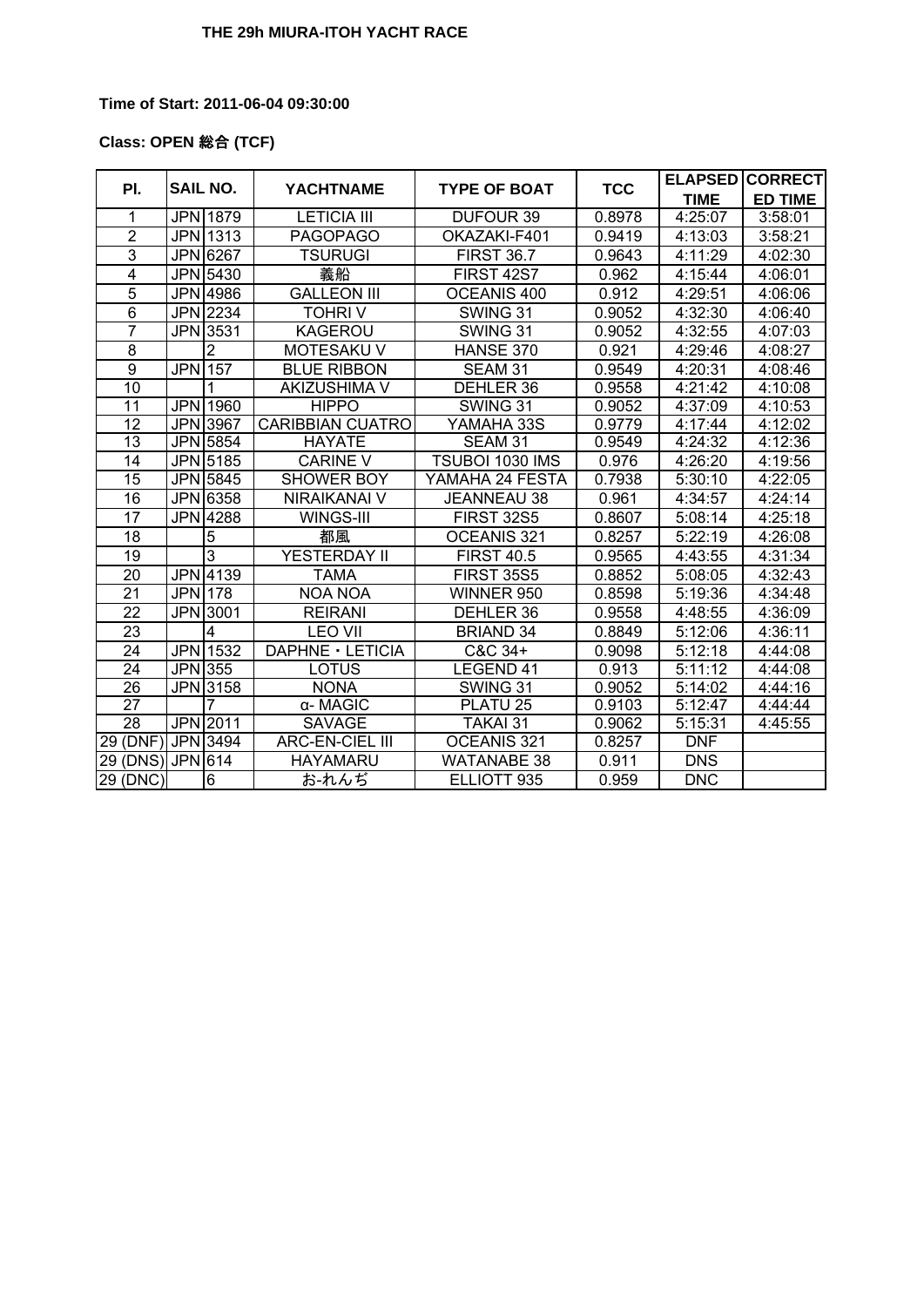### **Time of Start: 2011-06-04 09:30:00**

## **Class: OPEN A (TCF)**

| PI.       |                | <b>SAIL NO.</b> | <b>YACHTNAME</b>       | <b>TYPE OF BOAT</b> |             | <b>ELAPSED CORRECT</b> |
|-----------|----------------|-----------------|------------------------|---------------------|-------------|------------------------|
|           |                |                 |                        |                     | <b>TIME</b> | <b>ED TIME</b>         |
|           |                | <b>JPN11879</b> | <b>LETICIA III</b>     | <b>DUFOUR 39</b>    | 4:25:07     | 3:58:01                |
| 2         |                | JPN 5845        | <b>SHOWER BOY</b>      | YAMAHA 24           | 5:30:10     | 4:22:05                |
| 3         |                | JPN 4288        | WINGS-III              | <b>FIRST 32S5</b>   | 5:08:14     | 4:25:18                |
| 4         |                | 5               | 都風                     | OCEANIS 321         | 5:22:19     | 4:26:08                |
| 5         |                | JPN 4139        | TAMA                   | <b>FIRST 35S5</b>   | 5:08:05     | 4:32:43                |
| 6         | <b>JPN1178</b> |                 | <b>NOA NOA</b>         | WINNER 950          | 5:19:36     | 4:34:48                |
|           |                | 14              | <b>LEO VII</b>         | <b>BRIAND 34</b>    | 5:12:06     | 4:36:11                |
| 8         |                | JPN 6346        | <b>STAR LIGHT</b>      | <b>FIRST 31.7</b>   | 5:22:57     | 4:49:24                |
| $9$ (DNF) |                | JPN 3494        | <b>ARC-EN-CIEL III</b> | OCEANIS 321         | <b>DNF</b>  |                        |

# **Class: OPEN B (TCF)**

| PI.   | <b>SAIL NO.</b> |                 | <b>YACHTNAME</b>   | <b>TYPE OF BOAT</b> | <b>ELAPSED</b> | <b>CORRECT</b> |
|-------|-----------------|-----------------|--------------------|---------------------|----------------|----------------|
|       |                 |                 |                    |                     | <b>TIME</b>    | <b>ED TIME</b> |
|       |                 | JPN 4986        | <b>GALLEON III</b> | OCEANIS 400         | 4:29:51        | 4:06:06        |
| 2     |                 | JPN 2234        | <b>TOHRIV</b>      | SWING 31            | 4:32:30        | 4:06:40        |
| 3     |                 | JPN 3531        | KAGEROU            | SWING 31            | 4:32:55        | 4:07:03        |
| 4     |                 | 2               | <b>MOTESAKUV</b>   | <b>HANSE 370</b>    | 4:29:46        | 4:08:27        |
| 5     |                 | JPN 1960        | <b>HIPPO</b>       | SWING 31            | 4:37:09        | 4:10:53        |
| 6     | <b>JPNI</b>     | 1532            | DAPHNE · LETICIA   | C&C 34+             | 5:12:18        | 4:44:08        |
| 6     |                 | JPN 355         | LOTUS              | <b>LEGEND 41</b>    | 5:11:12        | 4:44:08        |
| 8     |                 | JPN 3158        | <b>NONA</b>        | SWING 31            | 5:14:02        | 4:44:16        |
| 9     |                 |                 | α- MAGIC           | PLATU <sub>25</sub> | 5:12:47        | 4:44:44        |
| 10    |                 | <b>JPN</b> 2011 | <b>SAVAGE</b>      | <b>TAKAI 31</b>     | 5:15:31        | 4:45:55        |
| (DNS) | <b>JPN</b> 614  |                 | <b>HAYAMARU</b>    | <b>WATANABE 38</b>  | <b>DNS</b>     |                |

# **Class: OPEN C (TCF)**

|     | SAIL NO.   |          | <b>YACHTNAME</b>        | <b>TYPE OF BOAT</b> | <b>ELAPSED</b> | <b>CORRECT</b> |
|-----|------------|----------|-------------------------|---------------------|----------------|----------------|
| PI. |            |          |                         |                     | TIME           | <b>ED TIME</b> |
|     |            | JPN 1313 | <b>PAGOPAGO</b>         | OKAZAKI-F401        | 4:13:03        | 3:58:21        |
| 2   |            | JPN 6267 | TSURUGI                 | <b>FIRST 36.7</b>   | 4:11:29        | 4:02:30        |
| 3   |            | JPN 5430 | 義船                      | FIRST 42S7          | 4:15:44        | 4:06:01        |
| 4   | JPN 157    |          | <b>BLUE RIBBON</b>      | SEAM 31             | 4:20:31        | 4:08:46        |
| 5   |            |          | <b>AKIZUSHIMA V</b>     | DEHLER 36           | 4:21:42        | 4:10:08        |
| 6   |            | JPN 3967 | <b>CARIBBIAN CUATRO</b> | YAMAHA 33S          | 4:17:44        | 4:12:02        |
| 7   |            | JPN 5854 | <b>HAYATE</b>           | SEAM 31             | 4:24:32        | 4:12:36        |
| 8   |            | JPN 5185 | <b>CARINE V</b>         | TSUBOI 1030 IMS     | 4:26:20        | 4:19:56        |
| 9   |            | JPN 6358 | <b>NIRAIKANAI V</b>     | <b>JEANNEAU 38</b>  | 4:34:57        | 4:24:14        |
| 10  |            | 3        | YESTERDAY II            | <b>FIRST 40.5</b>   | 4:43:55        | 4:31:34        |
| 11  | <b>JPN</b> | 3001     | <b>REIRANI</b>          | DEHLER 36           | 4:48:55        | 4:36:09        |
| 12  |            | 6        | お-れんぢ                   | ELLIOTT 935         | <b>DNC</b>     |                |
| 7   |            | JPN 5854 | <b>HAYATE</b>           | SEAM 31             | 4:24:32        | 4:12:36        |
| 8   |            | JPN 5185 | <b>CARINE V</b>         | TSUBOI 1030 IMS     | 4:26:20        | 4:19:56        |
| 9   |            | JPN 6358 | NIRAIKANAI V            | <b>JEANNEAU 38</b>  | 4:34:57        | 4:24:14        |
| 10  |            | 3        | YESTERDAY II            | <b>FIRST 40.5</b>   | 4:43:55        | 4:31:34        |
| 11  | <b>JPN</b> | 13001    | <b>REIRANI</b>          | DEHLER 36           | 4:48:55        | 4:36:09        |
| 12  |            | 6        | お-れんぢ                   | ELLIOTT 935         | DNC            |                |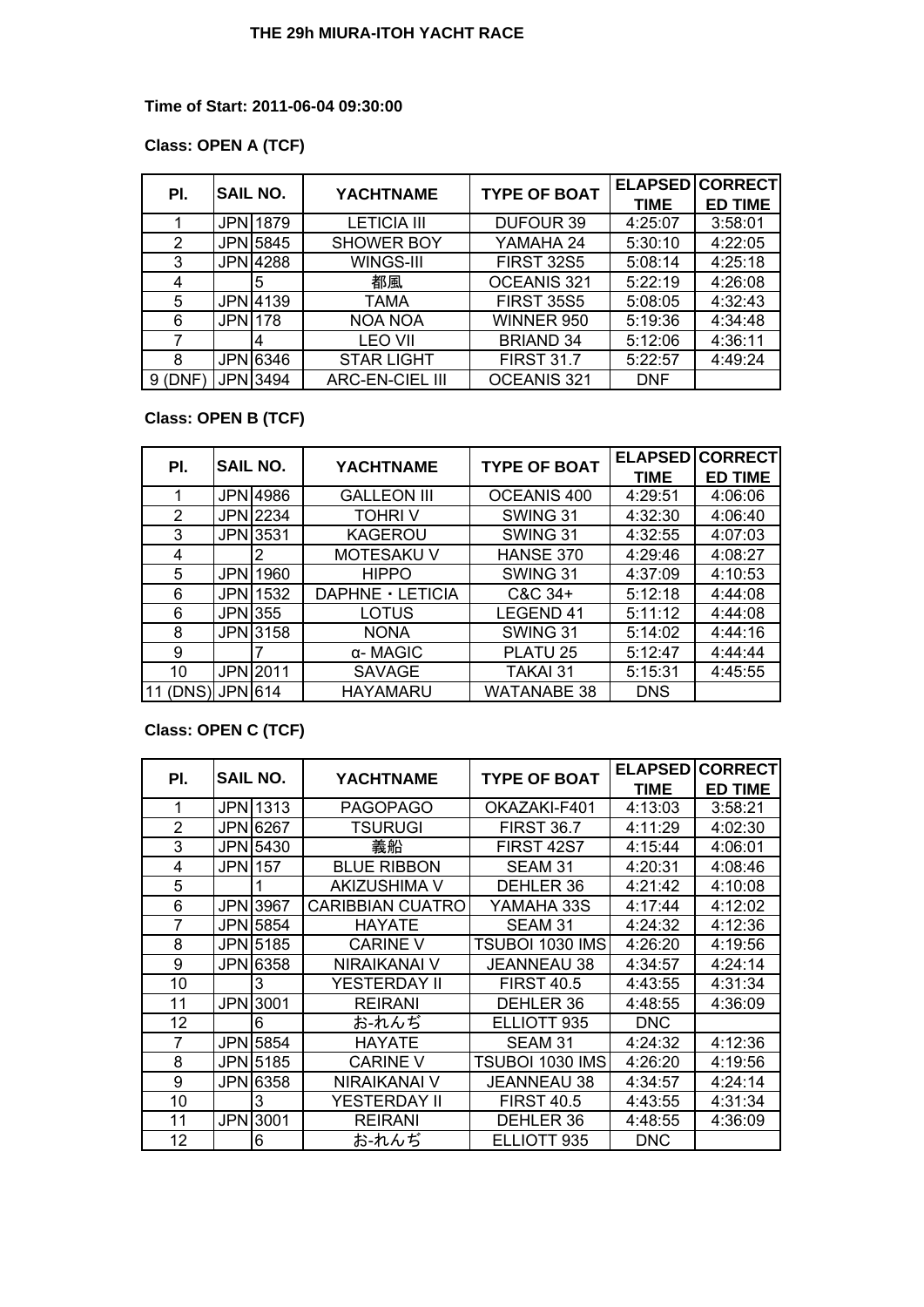## **Time of Start: 2011-06-04 09:30:00**

# **Class: ORC-Club (PLS Offshore)**

| PI. | <b>SAIL NO.</b> | <b>YACHTNAME</b> | <b>TYPE OF BOAT</b>           |             | <b>ELAPSEDICORRECTI</b> |
|-----|-----------------|------------------|-------------------------------|-------------|-------------------------|
|     |                 |                  |                               | <b>TIME</b> | <b>ED TIME</b>          |
|     | JPN 5563        |                  | USHIWAKAMARU   YAMAHA40EX(RK) | 3:46:22     | 2:32:03                 |
|     | <b>JPN12221</b> | AZUSA            | FARR 34                       | 3:58:05     | 2.42.07                 |
|     | JPN 14469       | MIO II           | $X - 312$                     | 5:12:11     | 3:07:44                 |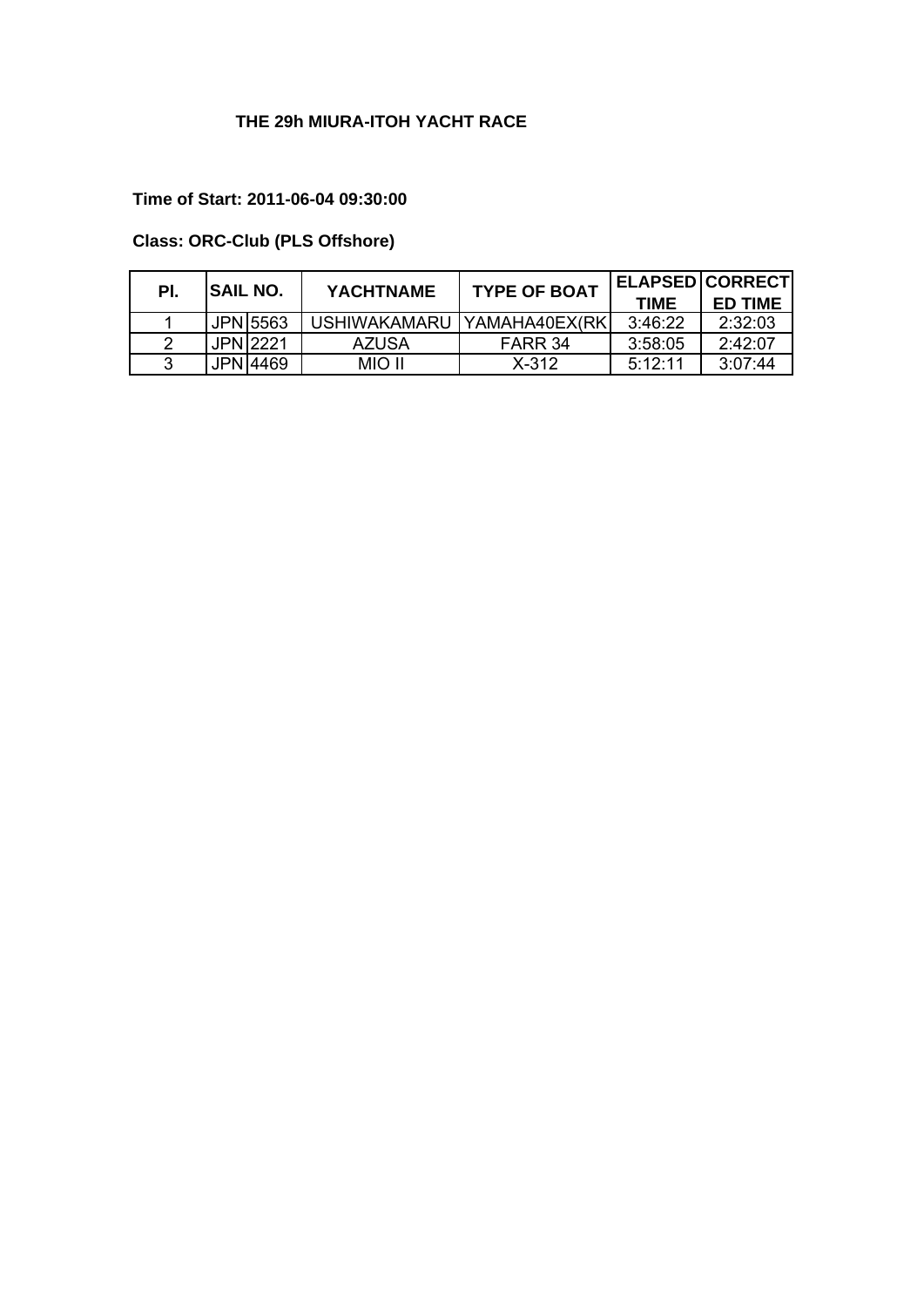### **Time of Start: 2011-06-04 09:30:00**

# **Class: IRC** 総合 **(IRC) 1.R. /**

| PI. | SAIL NO.        | YACHTNAME              | <b>TYPE OF BOAT</b> | <b>ELAPSED</b><br><b>CORRECT</b><br><b>TCC</b> |         |                |  |
|-----|-----------------|------------------------|---------------------|------------------------------------------------|---------|----------------|--|
|     |                 |                        |                     |                                                | TIME    | <b>ED TIME</b> |  |
|     | <b>JPN</b> 6378 | <b>NJORD</b>           | <b>FIRST 36.7</b>   | 1.037                                          | 3:53:44 | 4:02:23        |  |
| 2   | JPN 3529        | PANDORA                | <b>FIRST 34.7</b>   | 1.001                                          | 4:06:31 | 4:06:46        |  |
| 3   | JPN 6166        | <b>HAURAKI</b>         | BNT FIGALO II       | 1.087                                          | 3:47:14 | 4:07:00        |  |
| 4   | JPN 5118        | ZETA                   | N/M 34 IMSCR        | 1.092                                          | 3:46:50 | 4:07:42        |  |
| 5   | JPN 5928        | <b>HATENA</b>          | <b>FIRST 40.7</b>   | 1.068                                          | 3:54:35 | 4:10:32        |  |
| 6   | JPN 4591        | <b>LUCKY LADY VIII</b> | FARR 30             | 1.081                                          | 3:53:32 | 4:12:27        |  |
| 7   | JPN 3714        | <b>ANDIAMO</b>         | J/V 9.6 CR          | 1.041                                          | 4:02:49 | 4:12:46        |  |
| 8   | JPNI1088        | <b>INDEPENDENCE</b>    | 1D-35               | 1.122                                          | 3:45:31 | 4:13:02        |  |
| 9   | JPN 5797        | DANCE OF MASIC         | SWING 31            | 0.944                                          | 4:29:44 | 4:14:38        |  |
| 10  | <b>JPN</b> 6437 | <b>SUN OF BACCHUS</b>  | A 40                | 1.104                                          | 3:50:40 | 4:14:39        |  |
| 11  | JPN 1122        | TREKKEE                | MUIR 40             | 1.155                                          | 3:41:03 | 4:15:19        |  |
| 12  | JPN 6275        | <b>GRAN D BLUE</b>     | <b>X 35 MOD</b>     | 1.054                                          | 4:04:50 | 4:18:03        |  |
| 13  | JPN 6390        | SUN BIRD FOREVER       | <b>HANSE 350</b>    | 0.98                                           | 4:25:24 | 4:20:06        |  |
| 14  | JPN 6328        | <b>FONTAIN</b>         | J 109               | 1.037                                          | 4:11:27 | 4:20:45        |  |
| 15  | JPN 1403        | VOLANS 6               | SWAN 40(90)         | 1.028                                          | 4:16:32 | 4:23:43        |  |
| 16  | JPN 6184        | LAHAINA<br>LADY        | YAMAHA 33S          | 1.034                                          | 4:29:01 | 4:38:10        |  |